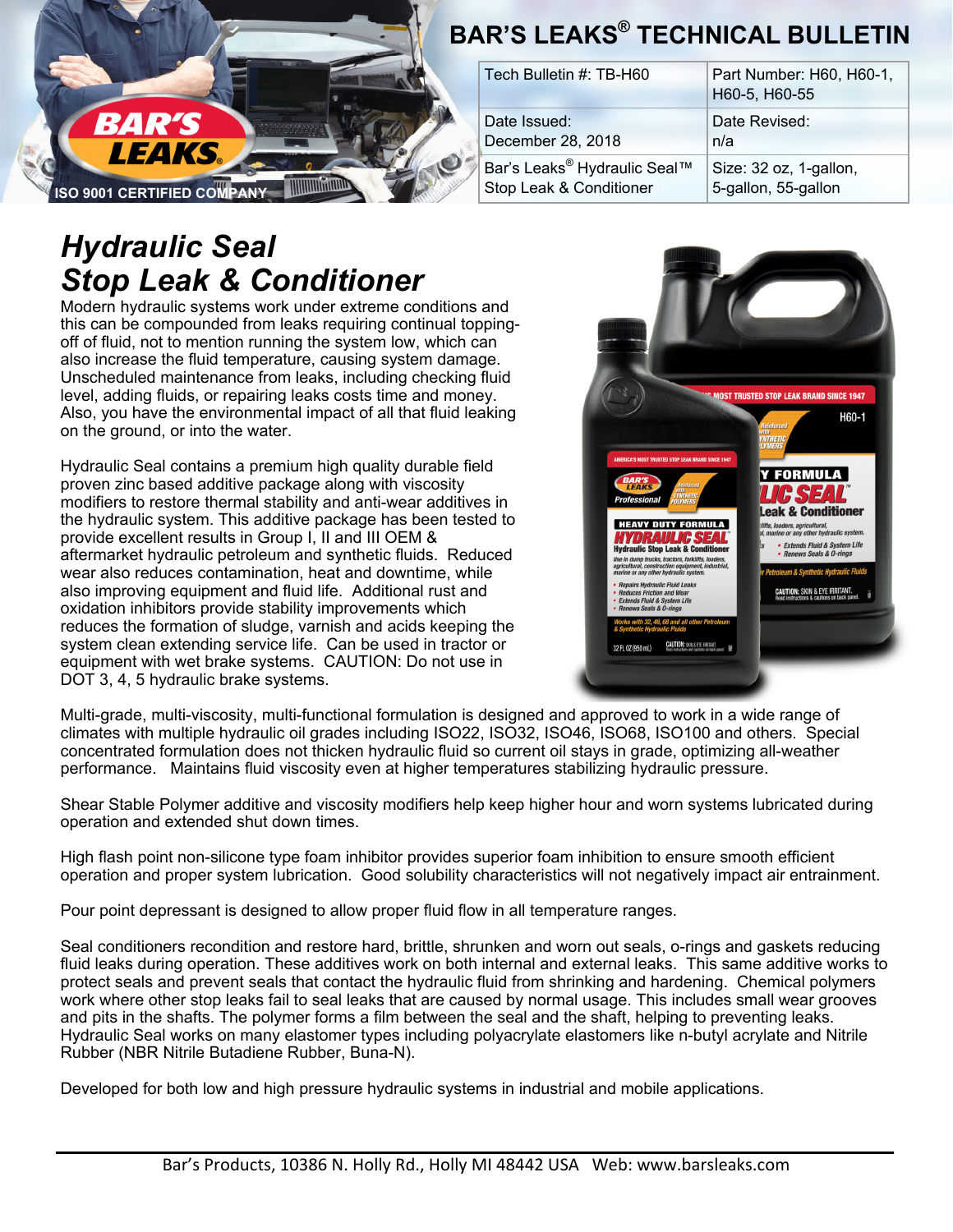

Page 2 **BAR'S LEAKS® TECHNICAL BULLETIN (CONTINUED)** 

**Hydraulic Seal Stop Leak & Conditioner** 

## **Safe To Use On: Works On: Repairs:**

Leaks

Agricultural and Farm **Community Community** Dump Trucks **Pump Seals** Construction Equipment Earth Movers and Excavators Control Valve Seals Factories **Executive Contract Contract Contract Contract Contract Contract Contract Contract Contract Contract Contract Contract Contract Contract Contract Contract Contract Contract Contract Contract Contract Contract Con** Forestry **Fortune Community** Forklifts **Rams** Industrial Systems **Refuse** Refuse Cylinders Machine Tools and Presses Tractors Tractors Tractors Co-ring Boss Hose Fittings Marine Hydraulic Elevators, Hoists and Lifts Hydrostatic Transmissions Mining **Internal Communist Communist Communist Communist Communist Communist Communist Communist Communist Communist Communist Communist Communist Communist Communist Communist Communist Communist Communist Communist Commu** Waste Management **Snow Plows** Snow Plows Cher Hydraulic Fluid

### **Features:**

 Demulsifiable Detergents High Dielectric Strength

## **Benefits:**

 Superior Rust and Yellow Metal Corrosion Protection Anti-foam Protection Good Low Temperature Flow Properties Provides maximum antiwear protection for pumps, motors, valves and other critical hydraulic components Outstanding hydrolytic, oxidative and thermal stability Exceptional Wet and Dry Filterability Excellent shear stability and stay-in-grade performance Multi-viscosity characteristics allow use in wide range of ambient temperatures and operating conditions.

# **Instructions For Use**

- 1) Check level of hydraulic fluid when system is at normal operating temperature.
- 2) Add the correct amount of product per dosage chart. Do not overfill.
- 3) Run equipment for at least 15 minutes to mix thoroughly with fluid and activate product to start working.
- 4) Check hydraulic fluid level to see if leak has stopped. Old accumulation of fluid on outside of system may drip for a few days after leak has stopped.
- 5) Most leaks are sealed within a few hours of application and usage. If leak continues, mechanical attention is needed and replacement of seals may be required.

# **Dosage**

 Normal—Add one ounce of Bar's Leaks Hydraulic Seal for every quart of hydraulic fluid capacity. Worn—In extremely worn systems use up to 2 ounces per quart of fluid capacity. Preventative—For preventative maintenance, use 1/2 ounce per quart of fluid capacity.